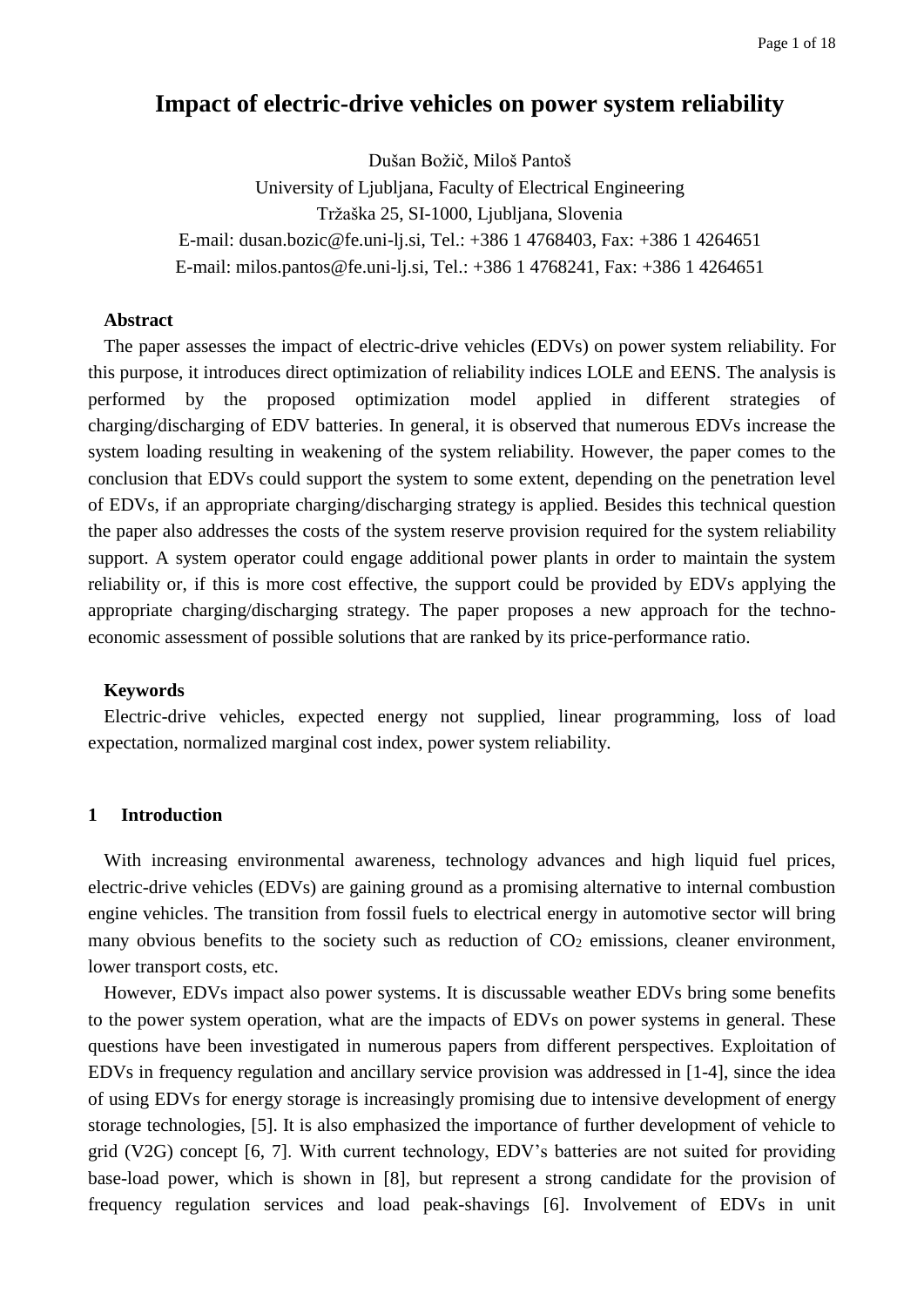commitment was considered in [9-12], where new approaches for implementing the V2G in the short term unit commitment problem are presented. New approaches strive to achieve reduction of operational costs and an increase of profit, spinning reserve and system reliability. An interesting idea was presented in [13] that proposed the activation of EDVs in the concept of virtual power plants (VPPs). The findings show that with the inclusion of EDVs in VPP, economic gains can be achieved. The study also focuses on determination of optimal number of EDVs in VPP portfolio to minimize the total costs of the VPP. Recently, the exploitation of EDVs in electricity markets has been frequently examined [14-18]. The results showed that with proper charging and discharging of EDVs economic gains can be achieved. The use of EDVs for maximization of exploitation of renewable energy is addressed in [19, 20], where two optimization algorithms for charging and discharging of EDVs for maximization of use of renewable energy are presented. Reference [21] and [22] present the impact of EDVs on distribution networks from the perspective of investment planning, energy losses, harmonic distortion levels, thermal loading, unbalance, and voltage regulation. Reference [23] discusses how a large-scale implementation of plug-in hybrid electric vehicles (PHEVs) affects power system operation and investment planning. Results show that when charged/discharged intelligently, EVs can facilitate wind power investments already at low vehicle fleet shares and due to vehicle-to-grid capability; EVs can reduce the need for new coal/natural gas power capacities. Reference [24] evaluates the impact of PHEVs on generation capacity requirements, fuel types used, generation technologies and emissions.

Since this paper addresses the impact of EDVs on power system reliability, a special attention was paid to the papers addressing this subject. The impact of EDVs on load profiles is analysed in various studies [4, 25, 26], where an efficient peak-load reduction solutions is proposed that results in better system reliability. Reference [27] analyses the potential impacts of plug-in hybrid electric vehicles (PHEVs) on the Portuguese electric consumption profile. The results show that the dispatchable load offered by PHEVs could increase the minimum system load, increase the utilization of base-load units, and decrease plant cycling without increasing the need for new investments in generation. Reference [28] simulates the effects of Arrive & Plug charging scheme on power system reliability at various penetration levels of PHEVs in power network. The reliability of power system was evaluated using indices Loss of Load Expectation (LOLE), Loss of Load Probability (LOLP) and Expected Energy Not Served (EENS). The results show that with increasing penetration levels of EDVs system reliability deteriorates. Reference [29] discusses charging costs, charging generation source, total electricity load, load shape and emissions associated with penetration of PHEVs in power system. The authors state that a very large penetration of EDVs would place increased pressure on peaking units if charging is completely uncontrolled. The aforementioned issue is addressed in [30], where results show that the dispatchable load offered by PHEVs could increase the minimum system load, increase the utilization of base-load units, and decrease plant cycling all without increasing the need for new generation assets. In addition authors claim that EDV discharge ability could replace a substantial fraction of the capacity currently in place to meet system peak reserve margin.

Even though several studies discuss the effects of EDVs on power system reliability and valuable conclusions are drawn, there is a need to investigate these effects from additional technical and economic aspects. The paper is focused on the charging/discharging strategies, their influence on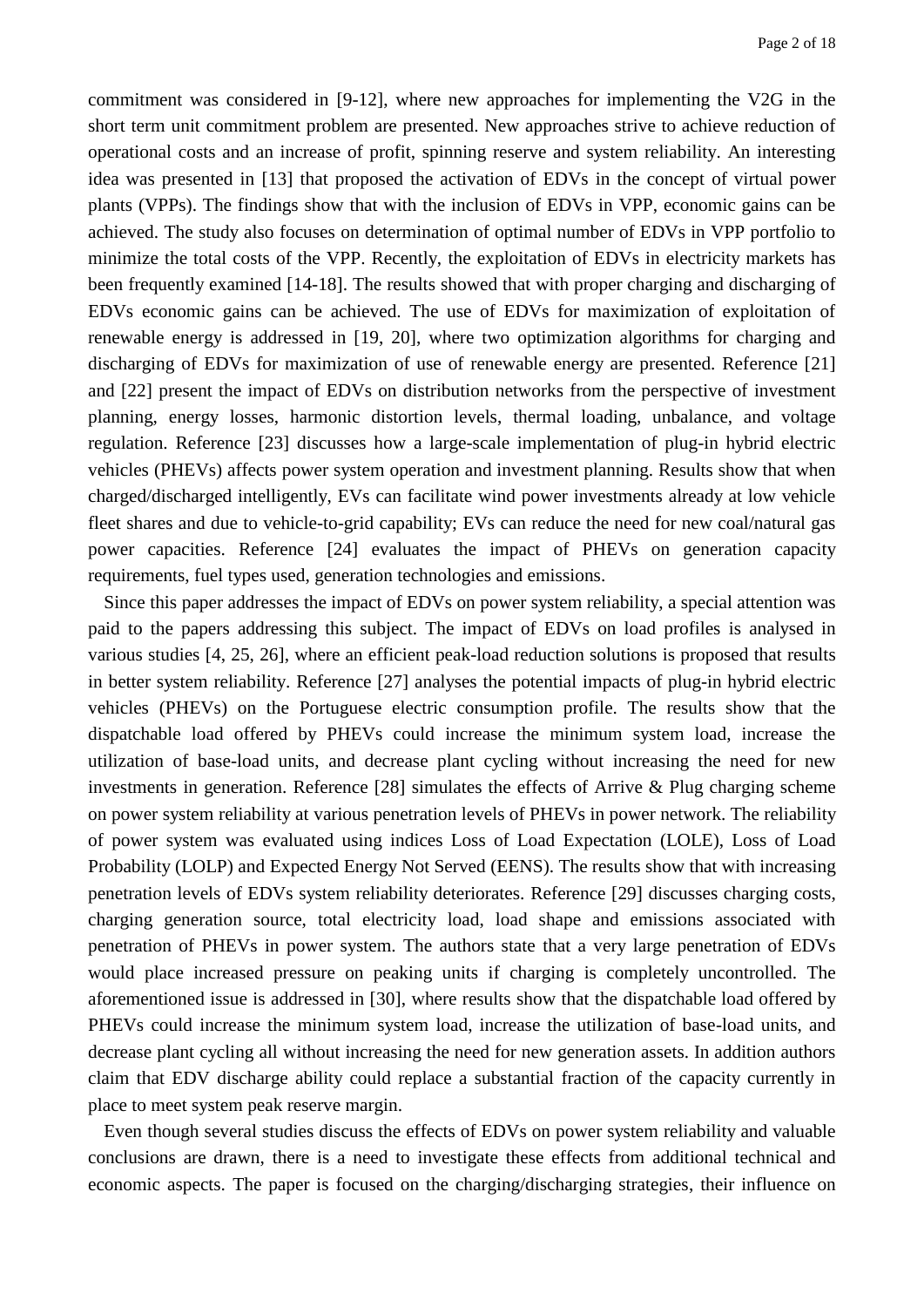the system reliability and the costs of its provision. The importance of selecting of a certain strategy is emphasized thorough several case studies (CSs) assessed by a stochastic approach. For example, system operators would prefer the strategy that supports the system reliability since in this case the costs for the system reserve provision required for the reliability provision are minimized. On the other hand, EDV users are not concerned with the reliability, they expect that the applied strategy would provide the cheapest transportation possible. For the purpose of performed investigation, the optimization model for EDV charging/discharging for each strategy is developed. In addition, the method for the techno-economic assessment and ranking of possible reserve provisions by their price-performance ratios is proposed.

What distinguishes the paper from the existing ones is (i) a clear mathematical presentation of proposed optimization models with straight optimization of reliability indices LOLE and EENS incorporated in the objective function and not in the optimization constraints, (ii) the stochastic approach to the problem, and (iii) the proposed method for techno-economic assessment of system reserve provision required for reliable operation of power system.

The rest of this paper is organized as follows: the optimization procedure of EDV charging/discharging is presented in Section 2, with Subsections 2.1 and 2.2 presenting the optimization models and the economic assessment of the system reserve provision, and Section 3 presents and discusses the obtained results. Conclusions drawn from the study are provided in Section 4.

## **2 Optimization Procedure of Charging/Discharging of Electric-Drive Vehicles**

The optimization procedure proposed in the paper consists of several tasks presented in Figure 1. Due to uncertainties, a stochastic assessment of input data in performed in the initial step: (i) future energy requirements for transportation – driving patterns, (ii) future energy consumption, and (iii) prices of electric energy. The Monte Carlo (MC) simulation is applied in order to produce sets of input data resulting in numerous scenarios, [15, 20].

A random trajectory of the energy required for the transportation in hour *h*, *Dh*, is provided by:

$$
D_h = \left(\delta_h + RU_{h,k}\right) \cdot \left(1 + RND_{h,k}\right),\tag{1}
$$

where  $\delta_h$  presents the most expected driving pattern of a certain EDV fleet in hour *h*, and  $RU_{h,k}$  and *RNDh*,*<sup>k</sup>* are the random components of the pattern in hour *h*, in scenario *k* with uniform and normal distribution. If this formulation is not appropriate, some other distribution function that is expected to better describe behaviour of EDVs can be applied in the MC simulation.

Similar to the driving patterns the expected energy consumption, *P*, is stochastically simulated with the MC method using the formulation:

$$
P_{h,k} = p_h \cdot (1 + RNP_{h,k}), \qquad (2)
$$

where  $p_h$  represents the mean of forecasted energy consumption in hour  $h$ , and  $RNP_{h,k}$  is the random component with normal distribution in hour *h*, in scenario *k*. The same formulation is used for the expected hourly prices of electric energy on the wholesale market, *C*:

$$
C_{h,k} = c_h \cdot (1 + RNC_{h,k}),\tag{3}
$$

where  $c_h$  represents the mean of forecasted price of electric energy in hour *h*, and *RNC<sub>hk</sub>* is the random component with normal distribution in hour *h*, in scenario *k*.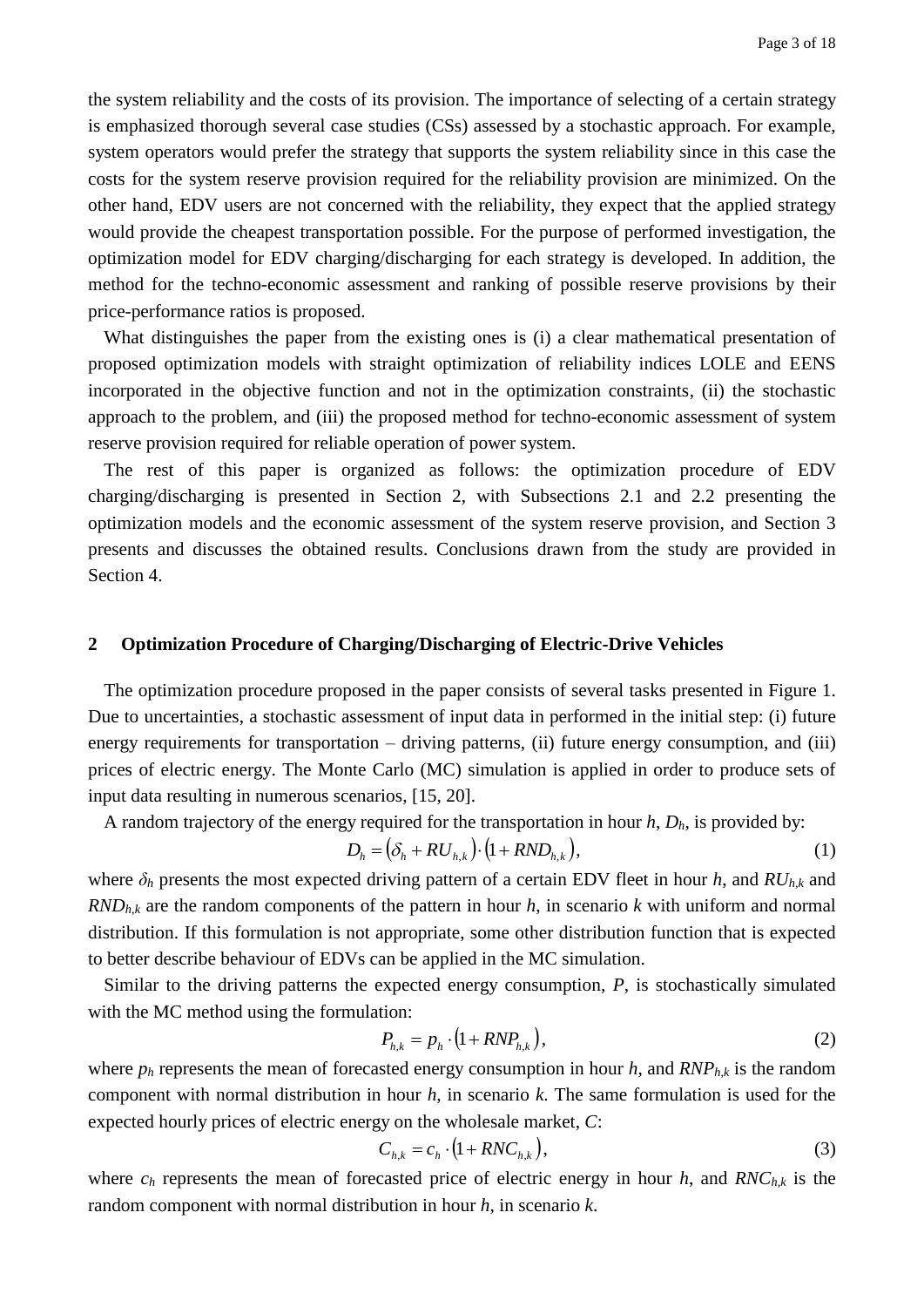These scenarios are created with the MC approach in order to simulate uncertainties of input data. To reduce the problem complexity, the scenarios are not individually studied in the optimization, but clustered into three scenarios applying the K-means clustering approach. In the literature, the GAMS/SCENRED tool is frequently used for this task, [15, 20, 31, 32].

Once the reduced number of scenarios is prepared, the optimization procedure can be performed for each scenario, thus the index *k* is omitted in all equations in the subsequent text. In this research, three CSs with different charging/discharging strategies are observed:

- **- CS1**: non-optimal charging of EDVs, EDVs are charged immediately after transportation,
- **- CS2**: optimal charging of EDVs resulting in a maximization of system reliability,
- **- CS3**: optimal charging of EDVs resulting in a minimization of transportation costs of EDV users.

In CS1, the EDV charging is actually not optimized, a "dump" charging strategy is applied. This CS gives the reference for other two cases only. In CS2, the load profile is optimally reshaped by the appropriate charging/discharging strategy of EDVs in such a way that the system reliability is maximized. In CS3, the objective function is a minimization of the transportation costs. EDVs are charged in hours with lower prices of electric energy discharged in hours with peak prices. It is presumed that EDVs trade on the wholesale market, thus the simulated hourly prices are required for this CS. Discharging results in incomes of sold energy in the market and consequently compensates the charging costs. This CS is elaborated in detail in [15].

The final task of the proposed procedure is a technical and economic assessment of impacts of EDVs on the system reliability. From the technical perspective, it has to be answered if EDVs can improve the system reliability, even though it is generally known that EDVs increase the system loading resulting in weakening of the system reliability, what is the impact of each charging/discharging strategy on the system reliability. From the economic point of view, it is important to assess the costs for the system reserve provision required for the power system reliability support. The reserve can be provided by power plants, consumers or, as presented in this paper, by EDVs. This service is crucial for a system operator in order to maintain a reliable operation of power system. In this task, the possible solutions are assessed and ranked by their price-performance ratios.

In the subsequent Subsections, the proposed charging/discharging strategies and the technoeconomic assessment are mathematically modelled and explained in detail.

# *2.1 Optimization model of charging/discharging of EDVs*

Each charging/discharging strategy requires an appropriate objective function in the optimization model. In this research, the main focus is put on the assessment of EDVs' impact on system reliability. System reliability is measured by well-known and frequently applied indices LOLE and EENS presented in [33]. To be more exact, these two indices serve as measures for resource adequacy which is a part of system reliability. LOLE is calculated as:

$$
LOLE = \sum_{i=1}^{g} p_i t_i \tag{4}
$$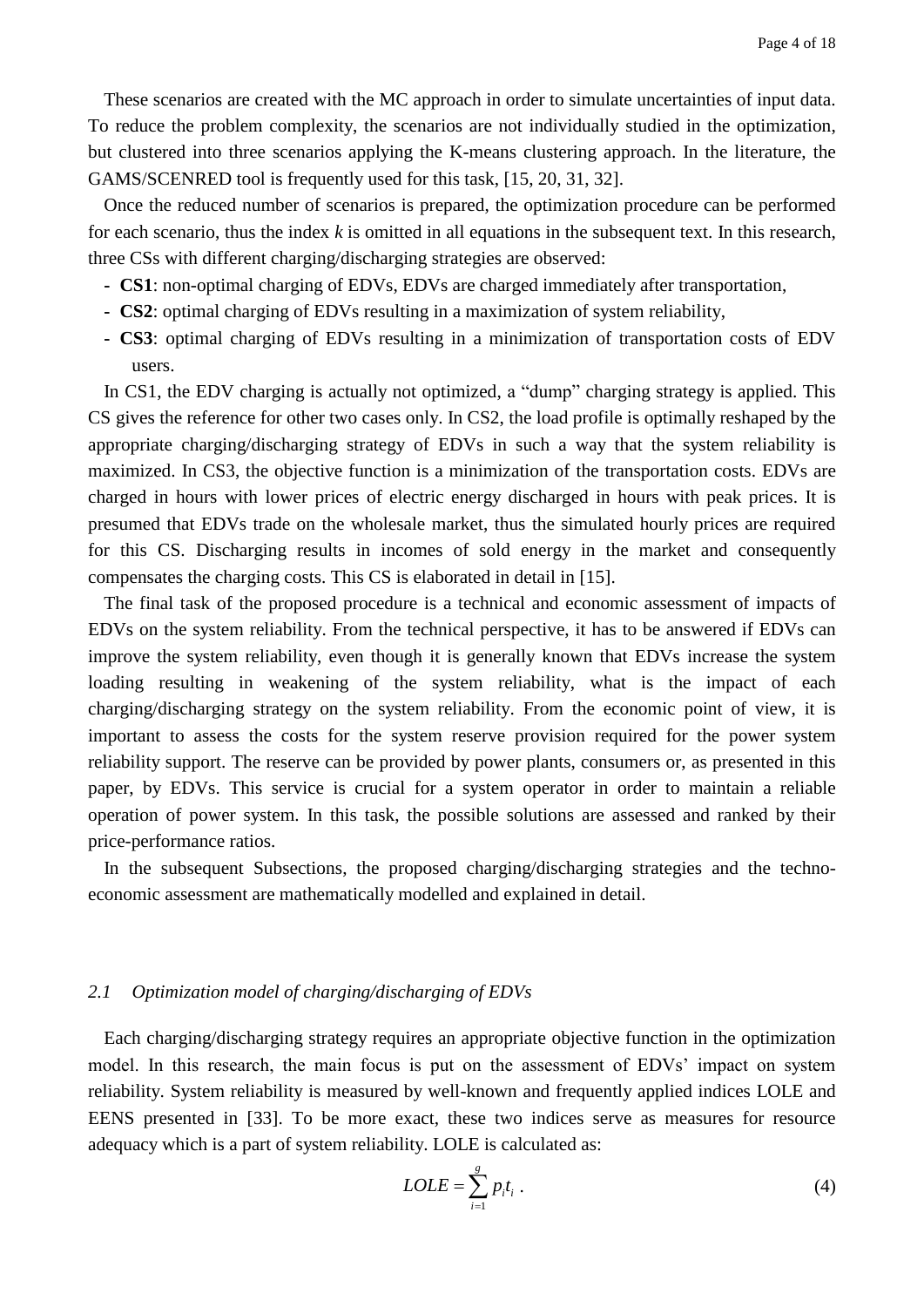where  $p_i$  represents the probability of state *i* with a certain resource capacity configuration,  $t_i$  is obtained from the load duration curve and represents the duration that load demand exceeds the remaining capacity *Pi*, and *g* is the number of possible resource capacity states. If *a* generators are considered,  $2^a$  capacity states are possible since each generator can operate as scheduled with a probability defined by its availability *A*, thus its status is "1", or can be out of operation with a probability defined by its unavailability  $U = 1-A$ , thus its status is "0". Figure 2 presents the load duration curve with defined *ti*.

Index EENS is calculated as:

$$
EENS = \sum_{i=1}^{g} p_i w_i , \qquad (5)
$$

where  $w_i$  represents the curtailed energy due to the capacity outage in state *i*, Figure 2.

Once the reliability indices are defined, the optimization model used in the charging/discharging strategy in CS2 can be addressed. The chosen indices should be minimized in order to maximize system reliability. When LOLE is considered, the optimization problem is formulated as a mixedinteger linear program (MILP) with the objective function  $J_{CS2}$ :

$$
Min\bigg\{J_{CS2,LOLE} = LOLE = \sum_{i=1}^{g} p_i t_i = \sum_{i=1}^{g} p_i \sum_{h=1}^{H} \alpha_{i,h}\bigg\},
$$
(6)

where  $a_{i,h}$  represents the indicator variable in state *i* and hour *h* defined as:

$$
\alpha_{i,h} = \begin{cases} 1 & \text{for} \quad P_i - (P_h + x_h - b_h) \le 0 \\ 0 & \text{for} \quad P_i - (P_h + x_h - b_h) > 0 \end{cases} \quad \forall i = 1, \dots, g, \, \forall h = 1, \dots, H \tag{7}
$$

These indicator variables are integer, binary variables that take values {0, 1} depending on the condition (7). This condition is graphically presented for states *i* and  $i+1$  in Figure 3. Symbols  $P_h$ and *P<sup>i</sup>* represent the electric power consumption in hour *h* as a part of the initial load profile, and the remaining capacity in state *i*, respectively. Only to mention, the load duration curve presented in Figure 2 is derived from the electric power consumption, *Ph*, presented with the bold line in Figure 3. Symbols  $x_h$  and  $b_h$  are the continuous optimization variables that represent the charged and discharged energy of EDVs in hour *h*, respectively. Consequently,  $P_h + x_h - b_h$  in condition (7) and in Figure 3 represent the optimal load profile in hour *h*, i.e. the load profile with maximal system reliability.

The objective function in (6) is limited by the following constraints:

$$
E_1 = EIS \t{.} \t(8)
$$

$$
E_{h-1} + \eta_c x_{h-1} - \frac{b_{h-1}}{\eta_d} - D_{h-1} = E_h \quad \forall h = 2, ..., H,
$$
\n(9)

$$
E_h + \eta_c x_h - \frac{b_h}{\eta_d} - D_h \ge D_{h+1} \quad \forall h = 1, ..., H,
$$
\n(10)

$$
0 \le E_h + \eta_c x_h - \frac{b_h}{\eta_d} \le K \quad \forall h = 1, \dots, H,
$$
\n(11)

$$
0 \le \eta_c x_h \le L_c C \quad \forall h = 1, ..., H,
$$
\n(12)

$$
0 \le \frac{b_h}{\eta_d} \le L_d C \quad \forall h = 1, ..., H,
$$
\n(13)

$$
E_h \ge D_h \quad \forall h = 1, \dots, H \tag{14}
$$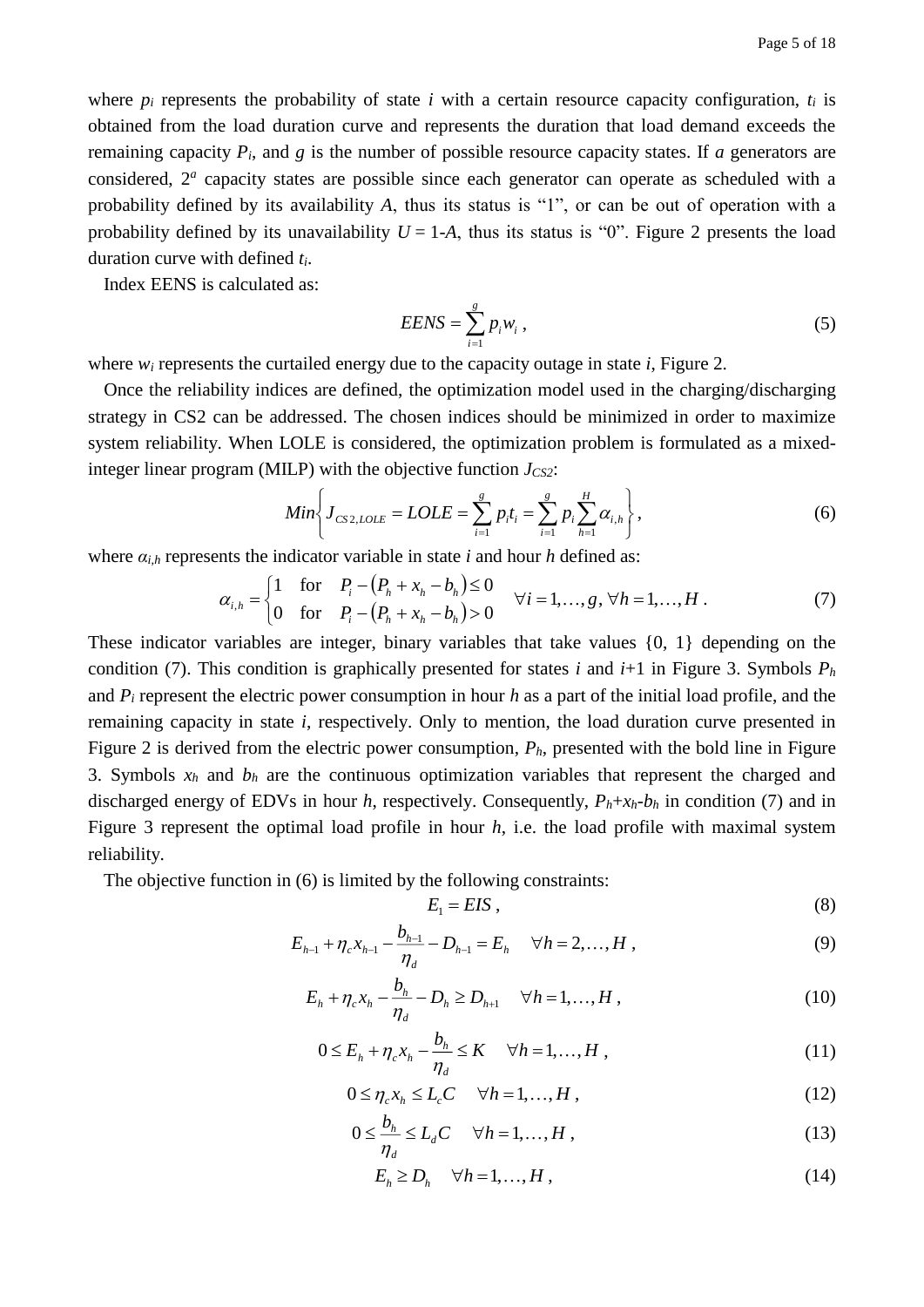$$
E_h \ge 0 \quad \forall h = 1, \dots, H \tag{15}
$$

$$
x_h \ge 0 \quad \forall h = 1, \dots, H \tag{16}
$$

$$
b_h \ge 0 \quad \forall h = 1, \dots, H \tag{17}
$$

where *η<sup>c</sup> and η<sup>d</sup>* represent the charging and discharging efficiencies, respectively. *E<sup>h</sup>* represents the available energy in the battery at the beginning of hour *h*, and *EIS* represents the stored energy in the batteries in the initial state, i.e. the available energy in batteries at the beginning of simulation. *D<sup>h</sup>* is the energy requirement of EDVs for transportation in hour *h*. The optimization model also considers the charging and discharging ramp-rate limits *L<sup>c</sup>* and *L<sup>d</sup>* that represent the speed of charging and discharging of the battery capacity *K*. Symbol *H* represents the number of hours of the observed period.

The equality constraint (7) ensures the energy for driving purposes in the first hour, if required, i.e. if  $D_1 > 0$ . The equality constraint (8) stands for the energy balance in hour *h*. The available energy in hour *h*, *Eh*, depends on the amount of available energy in previous hour, *Eh*-1, the charged energy,  $x_{h-1}$ , if the charging is applied in previous hour, the discharged energy,  $b_{h-1}$ , if the energy supplier traded this energy on the market, and the energy required for transportation in previous hour,  $D_{h-1}$ . The inequality constraint (9) ensures the energy for transportation in hour  $h+1$ ,  $D_{h+1}$ . The battery capacity is considered in the inequality constraint (10), and the charging and discharging speeds are constrained by (11) and (12). The inequality constraint (13) prevents from the shortage of energy required for transportation in hour *h*, *Dh*, and the rest constraints (15) and (16) define the optimization variables *x* and *b* as positive. Since EDV fleets that aggregate numerous EDVs are considered in the optimization and not each EDV individually, the optimization model does not include a frequently used constraint that prevents from simultaneous charging and driving of EDVs. It is presumed that in each moment some EDVs from a certain EDV fleet are parked and available for charging whether other EDVs are driving according to the driving pattern.

MILP is actually not applicable to the optimization problem in the current form  $(6)-(17)$  due to the condition (7), thus it has to be transformed into the following set of constraints applying the binary variables *α*:

$$
-x_h + b_h \le -P_i + P_h + M_1(1 - \alpha_{i,h}) \quad \forall i = 1,...,J, \forall h = 1,...,H,
$$
\n(18)

$$
x_h - b_h \le P_i - P_h + M_2 \alpha_{i,h} \quad \forall i = 1,...,J, \forall h = 1,...,H,
$$
 (19)

where  $M_1$  and  $M_2$  are sufficiently large upper bounds of the constraints. In this modified form of the optimization model, MILP can be efficiently applied.

If EENS is considered instead of LOLE in the optimization, the objective function takes the following form:

$$
Min\bigg\{J_{CS2,EENS} = EENS = \sum_{i=1}^{g} p_i w_i = \sum_{i=1}^{g} p_i \sum_{h=1}^{H} P_h + x_h - b_h - P_i + \gamma_{i,h}\bigg\},
$$
(20)

s.t. (8)-(17) and:

$$
P_h + x_h - b_h - P_i + \gamma_{i,h} \ge 0 \quad \forall i = 1, ..., g, \forall h = 1, ..., H,
$$
\n(21)

$$
\gamma_{i,h} \ge 0 \quad \forall i = 1, ..., g, \forall h = 1, ..., H,
$$
\n(22)

where *γi*,*<sup>h</sup>* represents the additional continuous optimization variable. Since no indicator variables are present in this case, LP can be efficiently applied as presented in the results.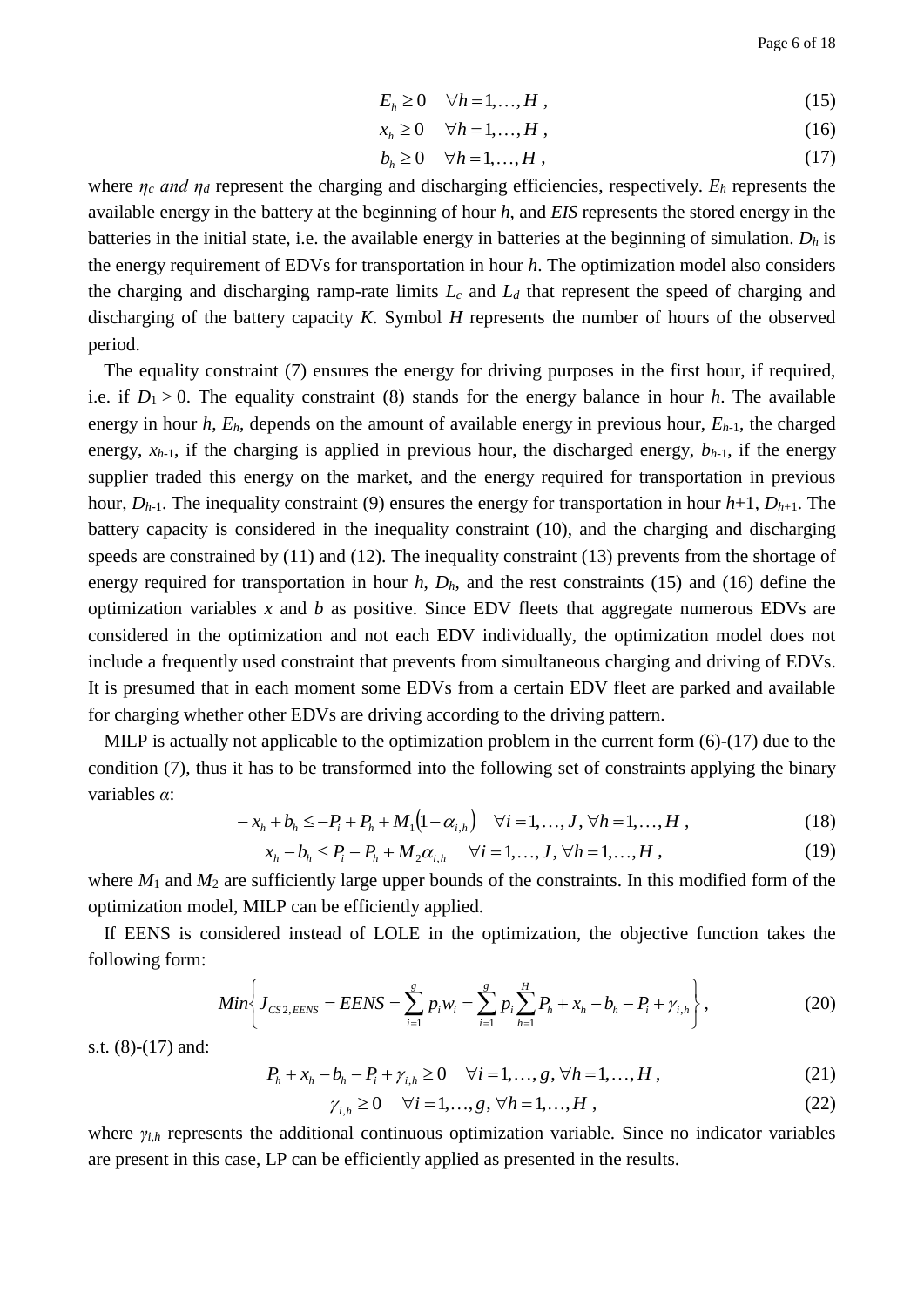In CS3, the driving costs are minimized. The optimization problem is formulated as a linear program (LP) with the objective function *JCS3*:

$$
Min\bigg\{J_{CS3} = \sum_{h=1}^{H} C_h x_h - C_h b_h\bigg\},
$$
\n(23)

where the first term presents the purchase costs of electric energy for EDVs and the second term presents the profits from energy trading of EDVs in the market. The optimization model in SC3 has the same constraints as (7)-(16).

It is presumed that electric energy suppliers purchase the energy for customers in their portfolios, i.e. the EDV users, on the wholesale market. As already mentioned, the energy suppliers are interested in providing the energy to the EDV users for driving purposes at the lowest prices possible, which is achieved by the appropriate charging strategy of EDV batteries. Moreover, EDVs present a business opportunity for electric energy suppliers, since available battery capacities of EDVs could be efficiently exploited in electricity markets, [15]. The main idea is to charge EDVs when energy prices are low and sell the energy back to the network when the prices are high, i.e. bidding of vehicle-to-grid (V2G) electric energy in the market is similar to the bidding of energy produced by pumped-storage hydro power plants. Energy providers are motivated to exploit EDV batteries in the markets for several reasons: (i) extra profits, (ii) affordable lower energy prices for EDV users for transportation due to possible compensation of charging costs with extra profits, (iii) a competitive position among energy providers due to lower prices for EDV users, (iv) a stable portfolio due to satisfied consumers, i.e. EDV users. EDV users are motivated for allowing the battery exploitation due to lower prices for the energy required for transportation.

#### *2.2 Techno-economic assessment of the system reserve provision*

With increasing number of EDVs in the system, the total consumption is expected to grow resulting in a decrease of the system reliability. As already mentioned, an important influence on the system reliability has the applied strategy of EDV charging/discharging. System operators would prefer exploitation of the strategy in CS2 since with this strategy the reliability is expected to be improved or at least its decline due to increasing number of EDVs can be reduced. However, EDV users would prefer utilization of the strategy in CS3 since by this strategy the transportation costs are minimized.

System operators have to obtain a sufficient system reserve in order to maintain the required level of system reliability. In this paper, two possibilities are considered. A conventional solution is to provide a reserve with the existing or new power plants. Another possibility is to exploit EDVs applying the strategy in CS2, but in this case some incentives have to be offered to the EDV users. System operators have to perform the techno-economic assessment of these two solutions.

In this paper, the normalized marginal cost indices (NMCIs) are proposed as a measure applied in the techno-economic assessment of all possible solutions, in our case two solutions. NMCIs are proposed since they are successfully applied in similar research, [34], but for another purposes. These indices are defined as a ratio between the total costs of a certain solution, Δ*TC*, and the normalized improvement of indices LOLE and EENS, Δ*LOLE* and Δ*EENS*, respectively: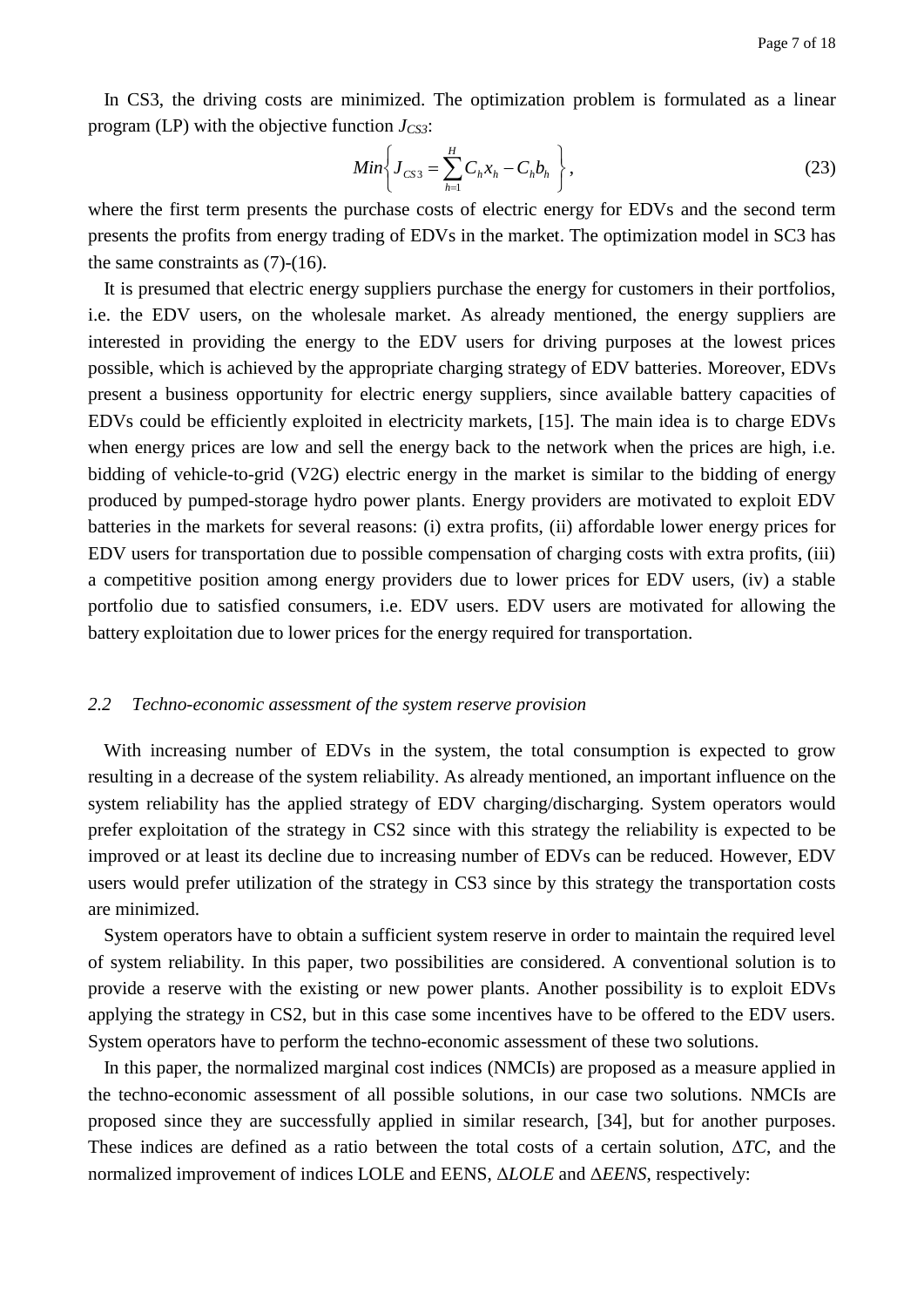$$
NMCI_{LOLE} = \frac{\Delta TC}{\Delta LOLE},\tag{24}
$$

$$
NMCI_{EENS} = \frac{\Delta TC}{\Delta EENS} \,. \tag{25}
$$

If the system reserve is provided by a new power plant, NMCIs are defined as:

$$
NMCI_{LOLE} = \frac{IC}{|LOLE_{PP} - LOLE_0|/LOLE_0},\tag{26}
$$

$$
NMCI_{EENS} = \frac{IC}{|EENS_{PP} - EENS_0|/EENS_0},
$$
\n(27)

where *IC* is the annuity of the investment. Periodical operation and maintenance costs are neglected but can be easily considered in the calculation. *IC* is calculated as:

$$
IC = Inv \frac{p(1+p)^N}{(1+p)^N - 1},
$$
\n(28)

where *Inv* is the total investment cost, *N* is the number of stream payments in the lifetime of the power plant, and *p* is the period interest rate. Indices *LOLEpp* and *EENSpp* are indices for the system with installed power plant, and *LOLE*<sub>0</sub> and *EENS*<sub>0</sub> are valid for the case with no power plant installed – the initial state. In our case, *LOLE*<sup>0</sup> and *EENS*<sup>0</sup> are equal to *LOLE* and *EENS* in CS3, since in this case EDVs are charged/discharged with the strategy that provides the lowest transportation costs.

If the system reserve is provided by EDVs, the strategy in CS3 is replaced with the strategy in CS2 resulting in higher transportation costs. These costs have to be compensated by the system operator, and this is a minimal incentive offered to the EDV users for performing the charging/discharging strategy in CS2. Indices *NMCI* are calculated as:

$$
NMCI_{LOLE} = \frac{TC_{CS2} - TC_{CS3}}{|LOLE_{CS2} - LOLE_{CS3}|/LOLE_{CS3}|},
$$
\n(29)

$$
NMCI_{EENS} = \frac{TC_{CS2} - TC_{CS3}}{|EENS_{CS2} - EENS_{CS3}|/EENS_{CS3}}.
$$
\n(30)

Once NMCIs are calculated, the system operator would choose the solution with lower NMCIs since this would mean that a chosen solution has a stronger impact on the system reliability with the same costs or the same impact with lower costs.

#### **3 Case Studies**

The impact of EDVs on power system reliability is assessed in three CSs presented in Section 2. In all cases, for the simulation purposes the expected daily driving pattern  $\delta$ , the expected energy consumption *p*, and the expected hourly electric energy prices *c* presented in Table 1 are considered as a basis for the scenario preparation, where 10,000 scenarios are created with the MC method in order to simulate uncertainties of EDV behavior and consumption and price forecasts. The interval of *RU* is set to [0, 0.9km], the mean the standard deviation of all *RND*, *RNP* and *RNC* are set to 0 and 0.1, respectively. In order to reduce the calculation complexity 10,000 scenarios are reduced to the final three scenarios applying the K-means clustering method. Table 2 presents the resulting daily driving patterns, load diagrams and energy prices for all three scenarios.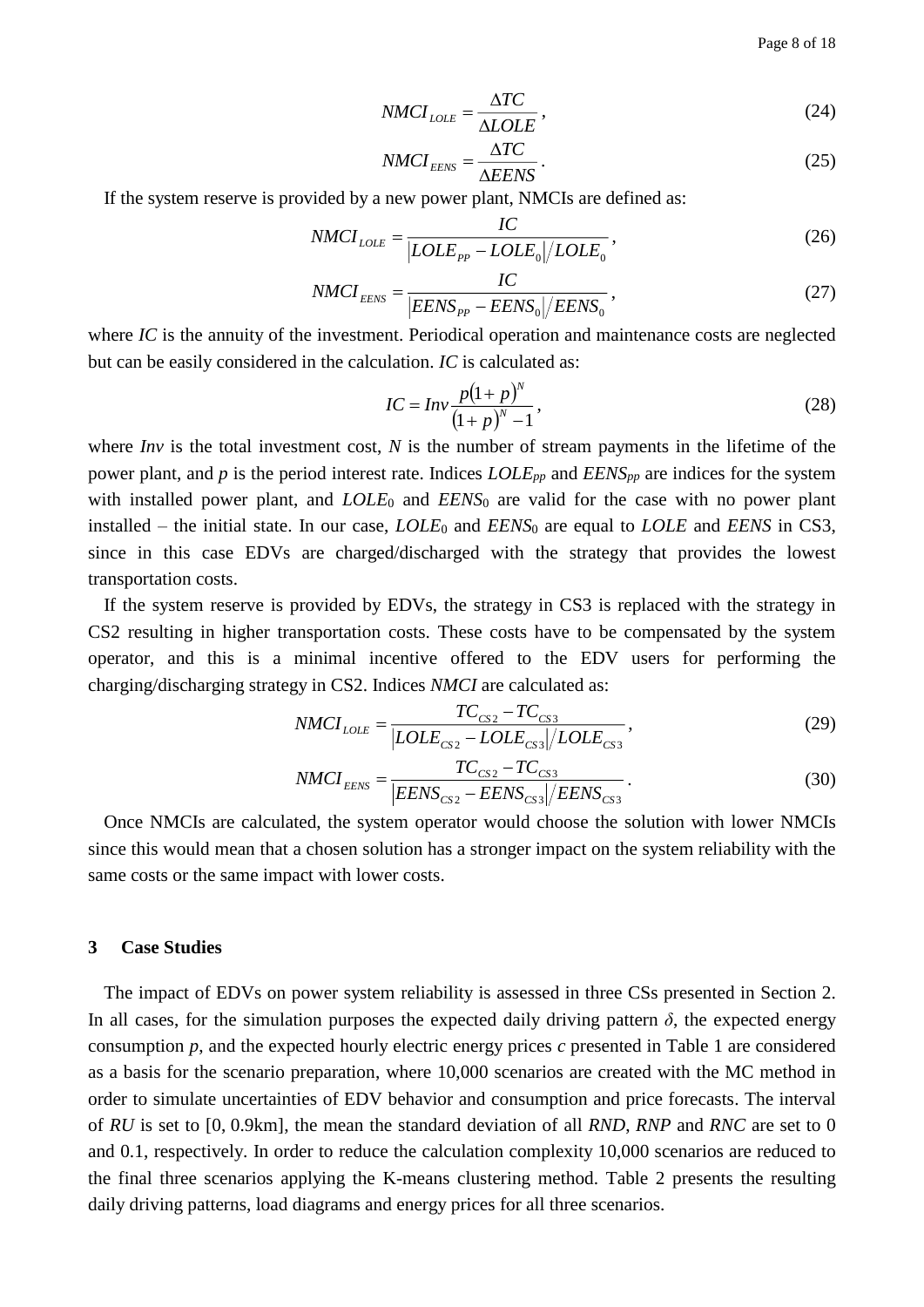Each EDV battery has the capacity *K* of 25kWh and no stored energy in the initial state, *EIS*. Energy is charged and discharged with the 90% and 93% efficiencies, *η<sup>c</sup> and ηd*. Charging and discharging speeds *L<sup>c</sup>* and *L<sup>d</sup>* are limited to 50% of the total capacity per hour, meaning that the batteries are fully charged or discharged in two hours. Finally, the charging and discharging efficiencies are set to 6km/kWh.

For all three CSs and scenarios, the reliability indices LOLE and EENS are assessed for different penetration levels of EDVs in the system, i.e. the number of EDVs in the system goes from zero up to 65,000 vehicles. Table 3 presents installed power and availability of generators in power system required for a calculation of LOLE and EENS.

Figures 4 and 5 present LOLE and EENS indices for all three CSs and scenarios for cases with different number of EDVs in the system. In CS1 and CS3, the system reliability is reducing with the increasing penetration level of EDVs in the system. In CS2, an interesting phenomenon is observed since U-shape curves are obtained as presented in Figures 6 and 7. If LOLE index is considered, the system reliability is improving to the certain penetration level of EDVs in the system, i.e. 28,750 vehicles for scenarios 1 and 3, respectively, and 28,125 vehicles for scenario 2, followed by the system reliability decrease as strongly noticed in CS1 and CS3. Similar observation stands for EENS indices, where the limit is 28,750 vehicles in each scenario. In general, in this simulation the system reliability is improved if the number of EDVs connected to the system does not exceed approximately 28,750 vehicles, where the minimal points of U-shaped curves are. This would be the optimal number of EDVs in the system from the perspective of system reliability.

The results lead to the conclusion that the system operator would prefer exploitation of the charging/discharging strategy in CS2 since the system reliability can be improved. EDVs can efficiently replace the required system reserve provided by some existing power plant if available or by a new power plant that leads to the certain investment costs. Evidently, the costs of the system reserve provision can be reduced by EDVs.

However, EDV users would prefer utilization of the charging/discharging strategy in CS3 since this strategy leads to the minimal transportation costs which is the most important concern of the drivers. Table 4 provides the comparison of the driving costs per kilometer for all three scenarios for all three strategies. The results are present for the case with 28,750 EDVs in the system. The average transportation costs in simulated CSs are: 1.88 cEUR/km, 0.86 cEUR/km, and 0.49 cEUR/km, respectively.

Tables 5 and 6 present reliability indices for the case with 28,750 EDVs in the system. It is confirmed again that the strategy applied in CS2 ensures the highest system reliability among all assessed strategies.

In the subsequent text, two possibilities of provision of the system reserve are compared. If the reserve is provided by the 100 MW power plant (PP) with its availability 0.95, data in Table 7 are considered. Since the observed period in the research is one day (24 hours), the daily annuity *IC* for all three scenarios is calculated by (28). The results are presented in Table 8. This power plant improves indices LOLE and EENS as presented in Table 8, as well, together with indices NMCI.

If the system reserve is provided by 28,750 EDVs, the results in Table 9 are obtained. As expected, indices LOLE and EENS are improved due to the replacement of charging/discharging strategy CS3 with CS2, but with some additional costs Δ*TC*.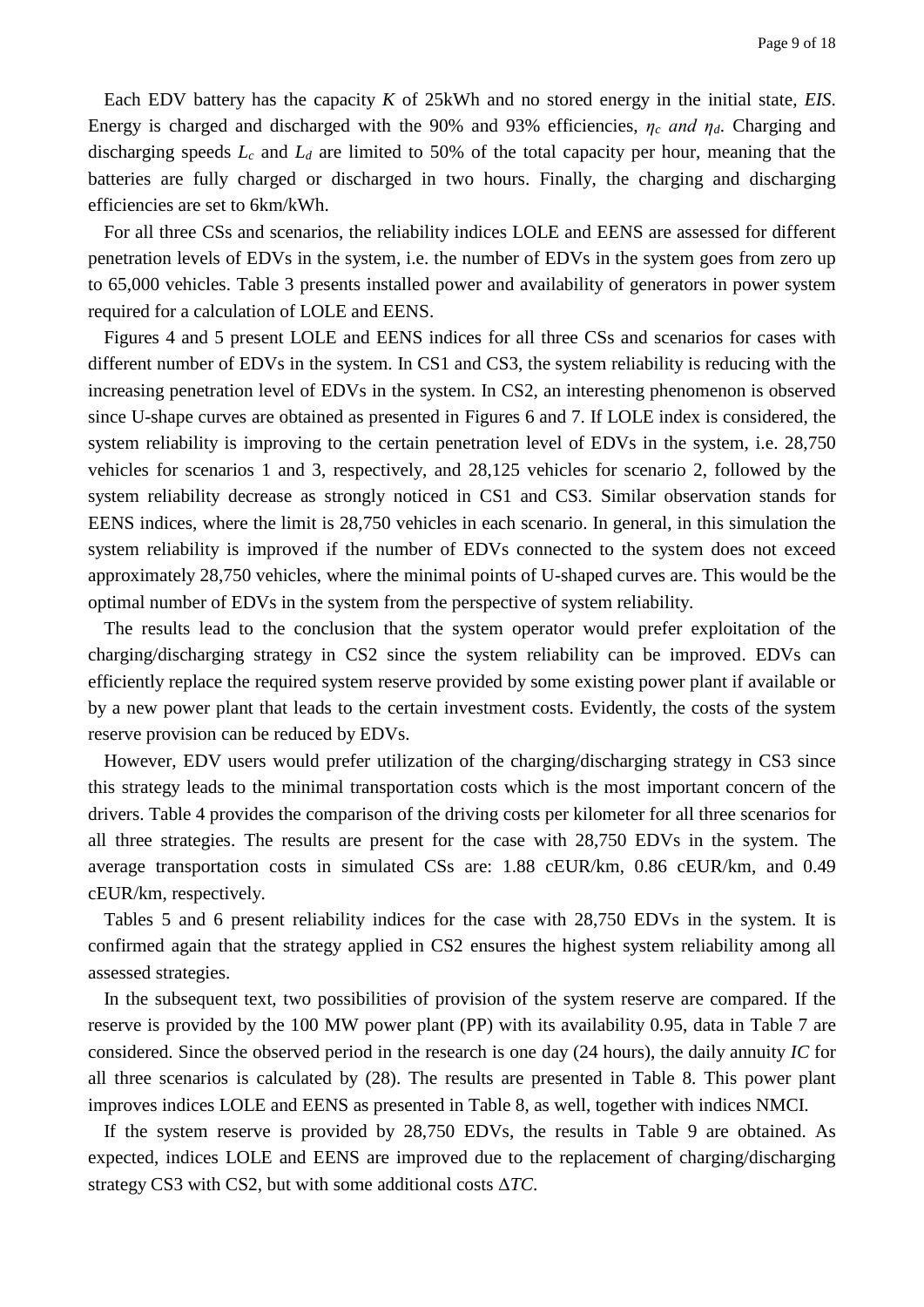The results in Tables 8 and 9 show that the system operator would choose EDVs for the system reserve provision. In this case, indices NMCI take lower values meaning that the same impact on the system reliability is achieved by lower costs.

Table 10 presents the same results but from different perspective that enables more transparent comparison. If the system reserve is provided by EDVs, for the improvement of LOLE or EENS for 1%, the system operator should compensate in average 1.00cEUR per 100 kilometers per each EDV user if LOLE is observed or 1.85cEUR in case of EENS. If the system reserve is supported by the power plant, the costs for this service converted in comparable units would be in average 2.38cEUR or 2.04cEUR per 100 kilometers per each EDV user, depending if LOLE or EENS is considered. Finally, the cheaper solution for the system operator is to engage EDVs for the system reserve provision.

#### **4 Conclusions**

The paper assesses the impact of EDVs on power system reliability. The main contribution of this paper is the proposed straight optimization of reliability indices LOLE and EENS and technoeconomic assessment of the system reserve provision required for reliable operation of power system. The paper discusses the importance of choosing a proper charging/discharging strategy of EDVs and its strong influence on the system reliability, especially in cases with numerous EDVs. In general, it is observed that numerous EDVs increase the system loading resulting in weakening of the system reliability, but the results confirm that EDVs can even improve the system reliability to some extent if an appropriate charging/discharging strategy is applied. Another question addressed in the papers is the costs for system reserve provision. A system operator has to maintain a reliable operation of power system. Support could be provided by classical power plans or, as presented in this paper, by an appropriate charging/discharging strategy of EDVs. Which solution to choose depends on their price-performance as assessed in the paper, as well.

#### **References**

- [1] Soohyeong J, Sekyung H, Soo Hee H, Sezaki K. Optimal decision on contract size for V2G aggregator regarding frequency regulation. Conference Optimal decision on contract size for V2G aggregator regarding frequency regulation. p. 54-62.
- [2] Ota Y, Taniguchi H, Nakajima T, Liyanage KM, Shimizu K, Masuta T, et al. Effect of autonomous distributed vehicle-to-grid (V2G) on power system frequency control. Conference Effect of autonomous distributed vehicle-to-grid (V2G) on power system frequency control. p. 481-5.
- [3] Shimizu K, Masuta T, Ota Y, Yokoyama A. Load Frequency Control in power system using Vehicle-to-Grid system considering the customer convenience of Electric Vehicles. Conference Load Frequency Control in power system using Vehicle-to-Grid system considering the customer convenience of Electric Vehicles. p. 1-8.
- [4] White CD, Zhang KM. Using vehicle-to-grid technology for frequency regulation and peak-load reduction. Journal of Power Sources. 2011;196(8):3972-80.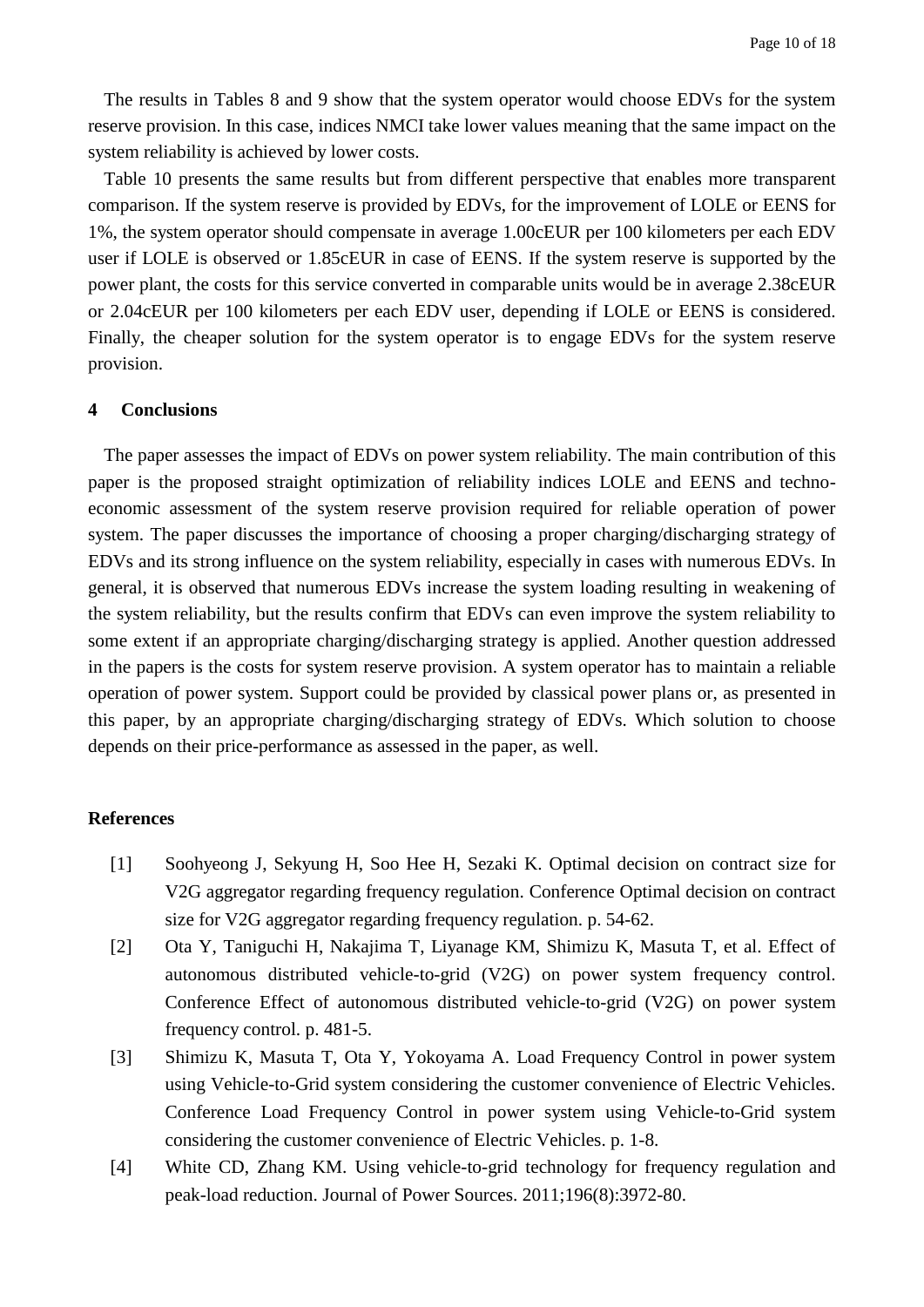- [5] Divya KC, Østergaard J. Battery energy storage technology for power systems—An overview. Electric Power Systems Research. 2009;79(4):511-20.
- [6] Guille C, Gross G. Design of a Conceptual Framework for the V2G Implementation. Conference Design of a Conceptual Framework for the V2G Implementation. p. 1-3.
- [7] Lund H, Kempton W. Integration of renewable energy into the transport and electricity sectors through V2G. Energy Policy. 2008;36(9):3578-87.
- [8] Kempton W, Tomić J. Vehicle-to-grid power fundamentals: Calculating capacity and net revenue. Journal of Power Sources. 2005;144(1):268-79.
- [9] Saber AY, Venayagamoorthy GK. Unit commitment with vehicle-to-Grid using particle swarm optimization. Conference Unit commitment with vehicle-to-Grid using particle swarm optimization. p. 1-8.
- [10] Ghanbarzadeh T, Goleijani S, Moghaddam MP. Reliability constrained unit commitment with electric vehicle to grid using Hybrid Particle Swarm Optimization and Ant Colony Optimization. Conference Reliability constrained unit commitment with electric vehicle to grid using Hybrid Particle Swarm Optimization and Ant Colony Optimization. p. 1-7.
- [11] Goleijani S, Ghanbarzadeh T, Sadeghi Nikoo F, Parsa Moghaddam M, Reliability constrained unit commitment in smart grid environment. Electric power systems research. 2013;97:100-108.
- [12] Lei J, Huan Y, Fangbin C, Yuying Z, Rongxiang Z. A novel approach for the unit commitment with vehicle-to-grid. Conference A novel approach for the unit commitment with vehicle-to-grid. p. 1-6.
- [13] Musio M, Lombardi P, Damiano A. Vehicles to grid (V2G) concept applied to a Virtual Power Plant structure. Conference Vehicles to grid (V2G) concept applied to a Virtual Power Plant structure. p. 1-6.
- [14] Kempton W, Tomić J. Vehicle-to-grid power implementation: From stabilizing the grid to supporting large-scale renewable energy. Journal of Power Sources. 2005;144(1):280- 94.
- [15] Pantoš M. Exploitation of Electric-Drive Vehicles in Electricity Markets. Power Systems, IEEE Transactions on. 2012;27(2):682-94.
- [16] Kiviluoma J, Meibom P. Methodology for modelling plug-in electric vehicles in the power system and cost estimates for a system with either smart or dumb electric vehicles. Energy. 2011;36(3):1758-67.
- [17] Tomić J, Kempton W. Using fleets of electric-drive vehicles for grid support. Journal of Power Sources. 2007;168(2):459-68.
- [18] Balram P, Le Anh T, Bertling Tjernberg L. Effects of plug-in electric vehicle charge scheduling on the day-ahead electricity market price. Conference Effects of plug-in electric vehicle charge scheduling on the day-ahead electricity market price. p. 1-8.
- [19] Soares M.C. Borba B, Szklo A, Schaeffer R. Plug-in hybrid electric vehicles as a way to maximize the integration of variable renewable energy in power systems: The case of wind generation in northeastern Brazil. Energy. 2012;37(1):469-81.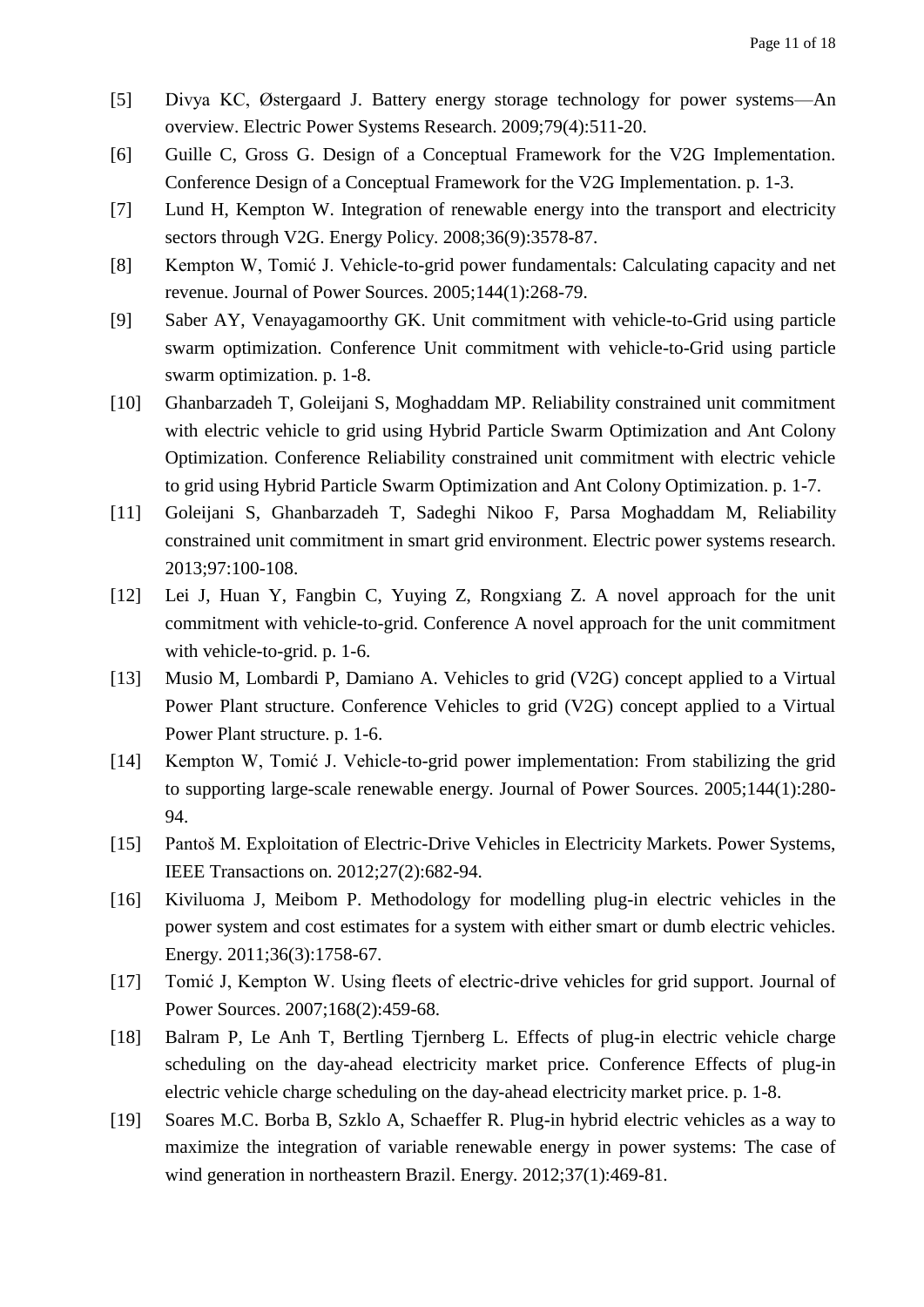- [20] Pantoš M. Stochastic optimal charging of electric-drive vehicles with renewable energy. Energy. 2011;36(11):6567-76.
- [21] Green Ii RC, Wang L, Alam M. The impact of plug-in hybrid electric vehicles on distribution networks: A review and outlook. Renewable and Sustainable Energy Reviews. 2011;15(1):544-53.
- [22] Pieltain F, x, ndez L, Go, x, mez San R, et al. Assessment of the Impact of Plug-in Electric Vehicles on Distribution Networks. Power Systems, IEEE Transactions on. 2011;26(1):206-13.
- [23] Hedegaard K, Ravn H, Juul N, Meibom P. Effects of electric vehicles on power systems in Northern Europe. Energy. 2012;48(1):356-68.
- [24] Hadley SW. Evaluating the impact of Plug-in Hybrid Electric Vehicles on regional electricity supplies. Conference Evaluating the impact of Plug-in Hybrid Electric Vehicles on regional electricity supplies. p. 1-12.
- [25] Kempton W, Kubo T. Electric-drive vehicles for peak power in Japan. Energy Policy. 2000;28(1):9–18.
- [26] Kiviluoma J, Meibom P. Influence of wind power, plug-in electric vehicles, and heat storages on power system investments. Energy. 2010;35(3):1244-1255.
- [27] Camus C, Silva C M, Farias T L, Esteves J. Impact of Plug-in Hybrid Electric Vehicles in the Portuguese electric utility system. International Conference on Power Engineering, Energy and Electrical Drives. p. 285-290.
- [28] Falahati B, Yong F, Darabi Z, Lei W. Reliability assessment of power systems considering the large-scale PHEV integration. IEEE Vehicle Power and Propulsion Conference (VPPC). p. 1-6.
- [29] Parks K, Denholm P, Markel T. Costs and Emissions Associated with Plug-In Hybrid Electric Vehicle Charging in the Xcel Energy Colorado Service Territory. Technical Report NREL/TP-640-41410, 2007.
- [30] Denholm P, Short W. An Evaluation of Utility System Impacts and Benefits of Optimally Dispatched Plug-In Hybrid Electric Vehicles. Technical Report NREL/TP-620-40293, 2006.
- [31] Dupačová J, Gröwe-Kuska N, Römisch W. Scenario Reduction in Stochastic Programming: An approach Using Probability Metrics. Mathematical Programming. 2003;95:493–511.
- [32] GAMS/SCENRED Documentation. Available from www.gams.com/docs/document.htm.
- [33] Billinton R, Allan R N. Reliability Evaluation of Power Systems Second edition. Plenum Press. 1996.
- [34] Božič D, Pantoš M. Assessment of investment efficiency in a power system under performance-based regulation. Energy. 2013;51:330-338.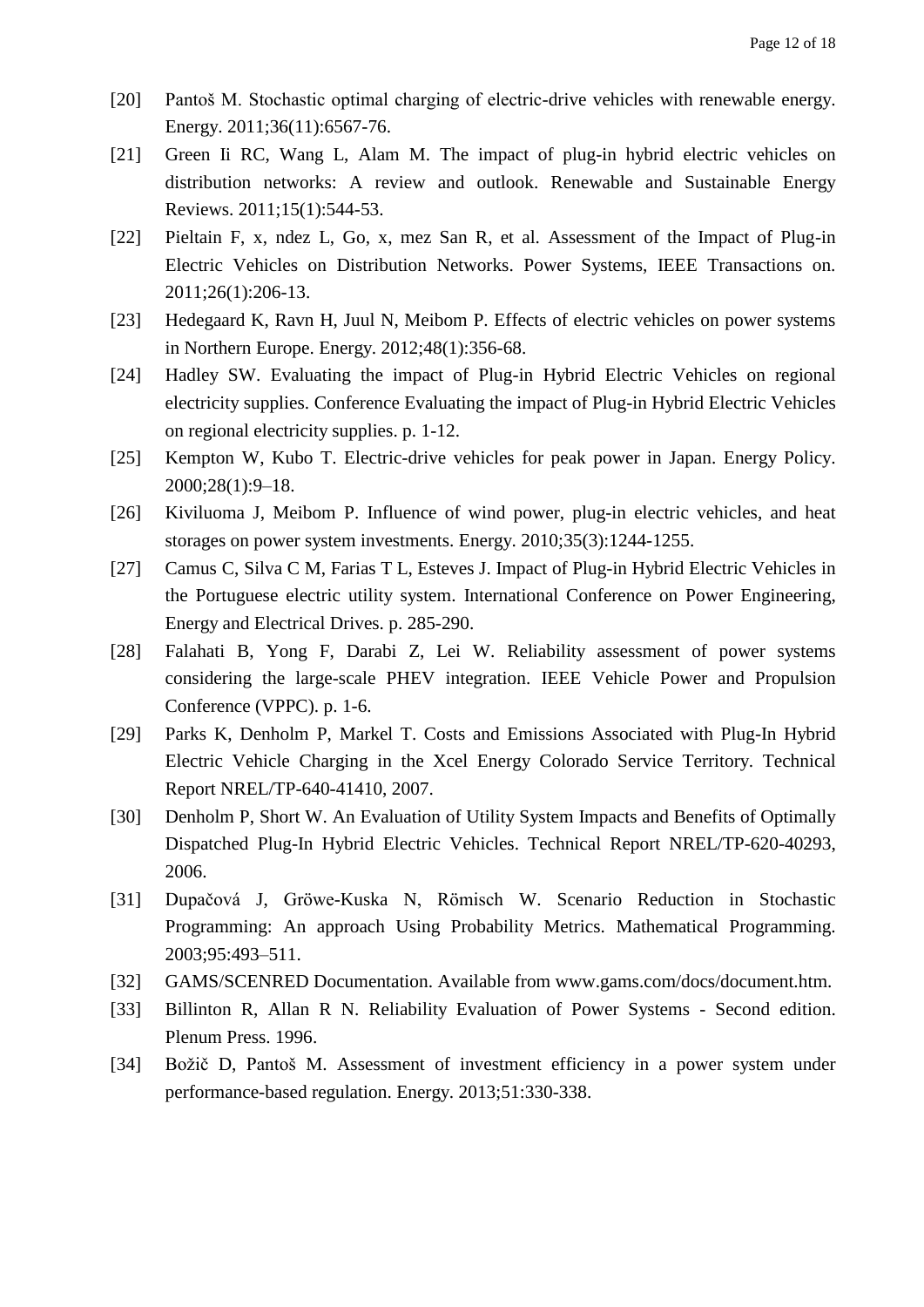## **Figure captions**

Figure 1: Optimization procedure Figure 2: Load duration curve with *t<sup>i</sup>* Figure 3: Indicator variables *α* Figure 4: LOLE indices for different number of EDVs in the system Figure 5: EENS indices for different number of EDVs in the system Figure 6: LOLE indices for CS2 Figure 7: EENS indices for CS2

# **Table captions**

- Table 1: Expected daily driving pattern, energy consumption and hourly prices
- Table 2: Daily driving patterns, energy consumption and hourly prices for three scenarios
- Table 3: Parameters of generators in power system
- Table 4: Transportation Costs
- Table 5: LOLE index
- Table 6: EENS index
- Table 7: Investment in power plant
- Table 8: System reserve provision by power plant
- Table 9: System reserve provision by EDVs
- Table 10: Additional transportation costs of system reserve provision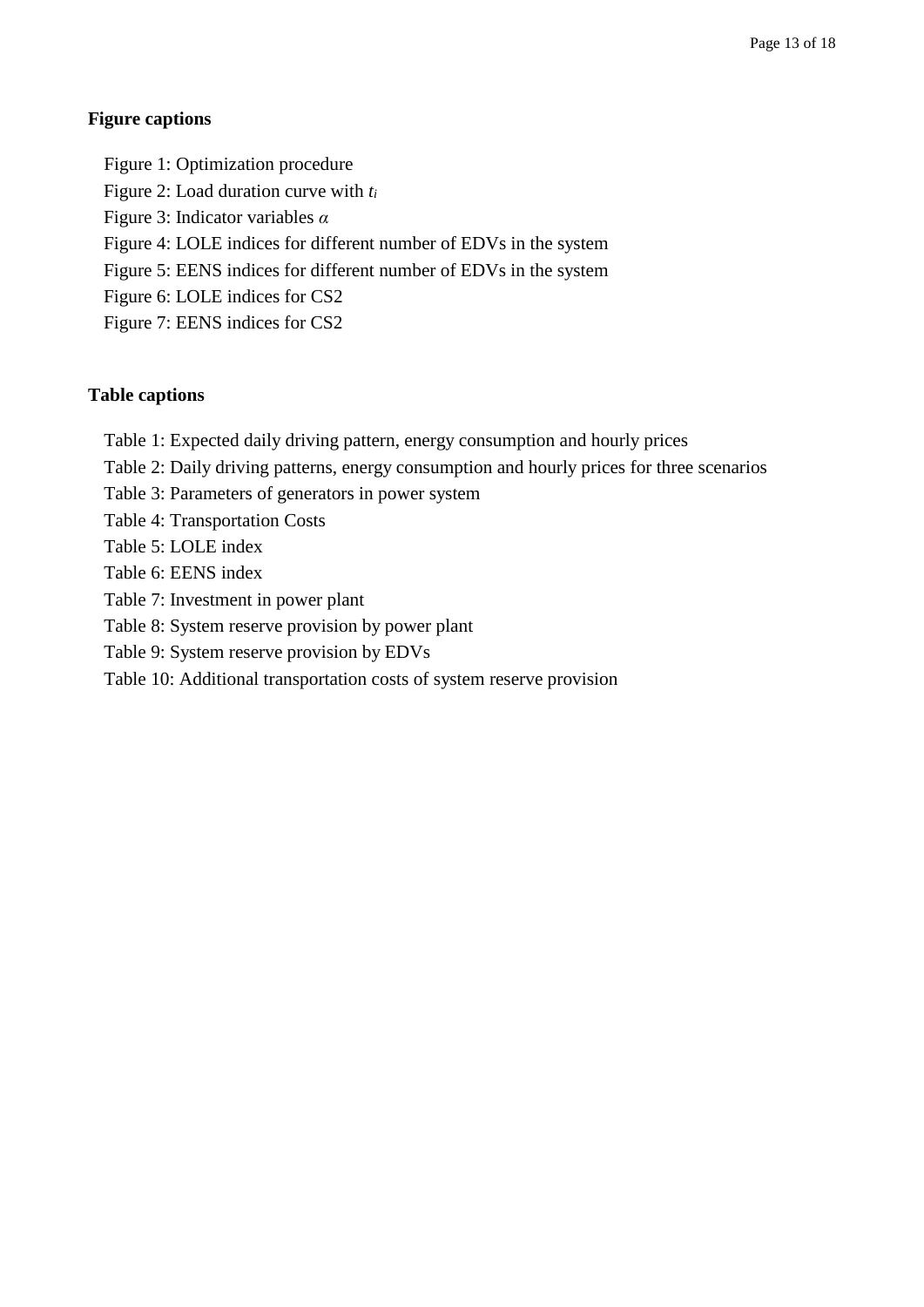



Figure 2: Load duration curve with *t<sup>i</sup>*



Figure 3: Indicator variables *α*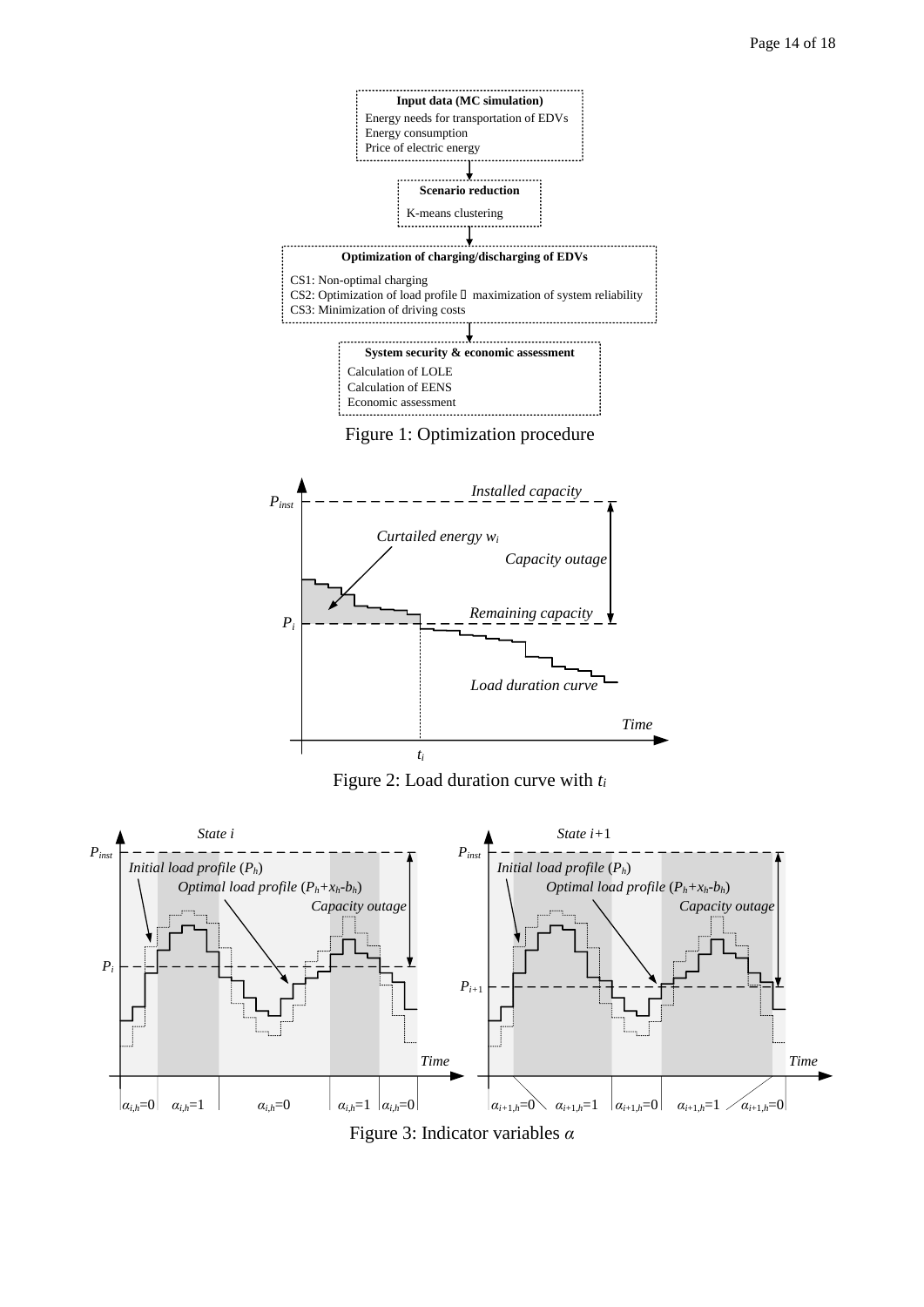

Figure 4: LOLE indices for different number of EDVs in the system



Figure 5: EENS indices for different number of EDVs in the system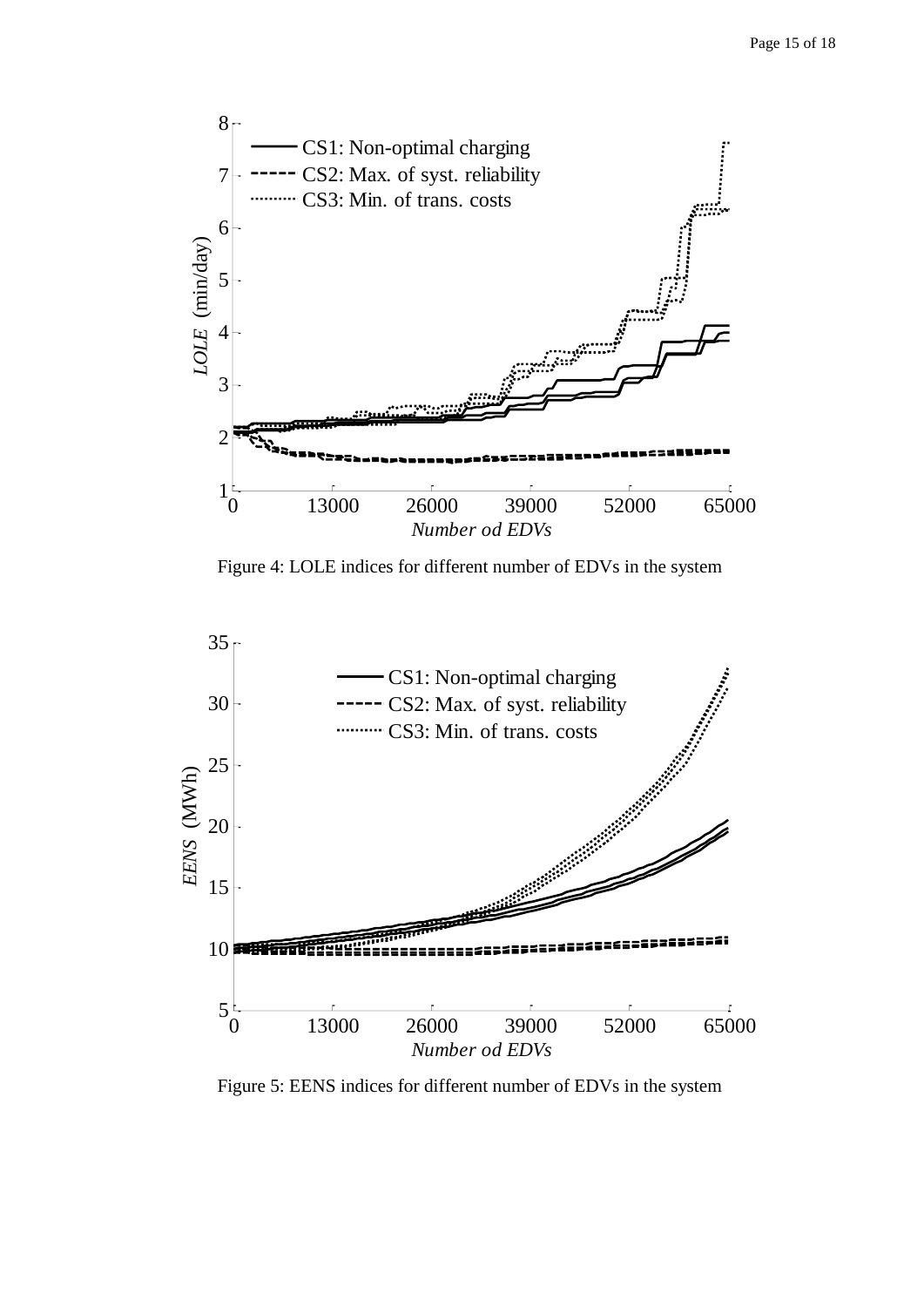

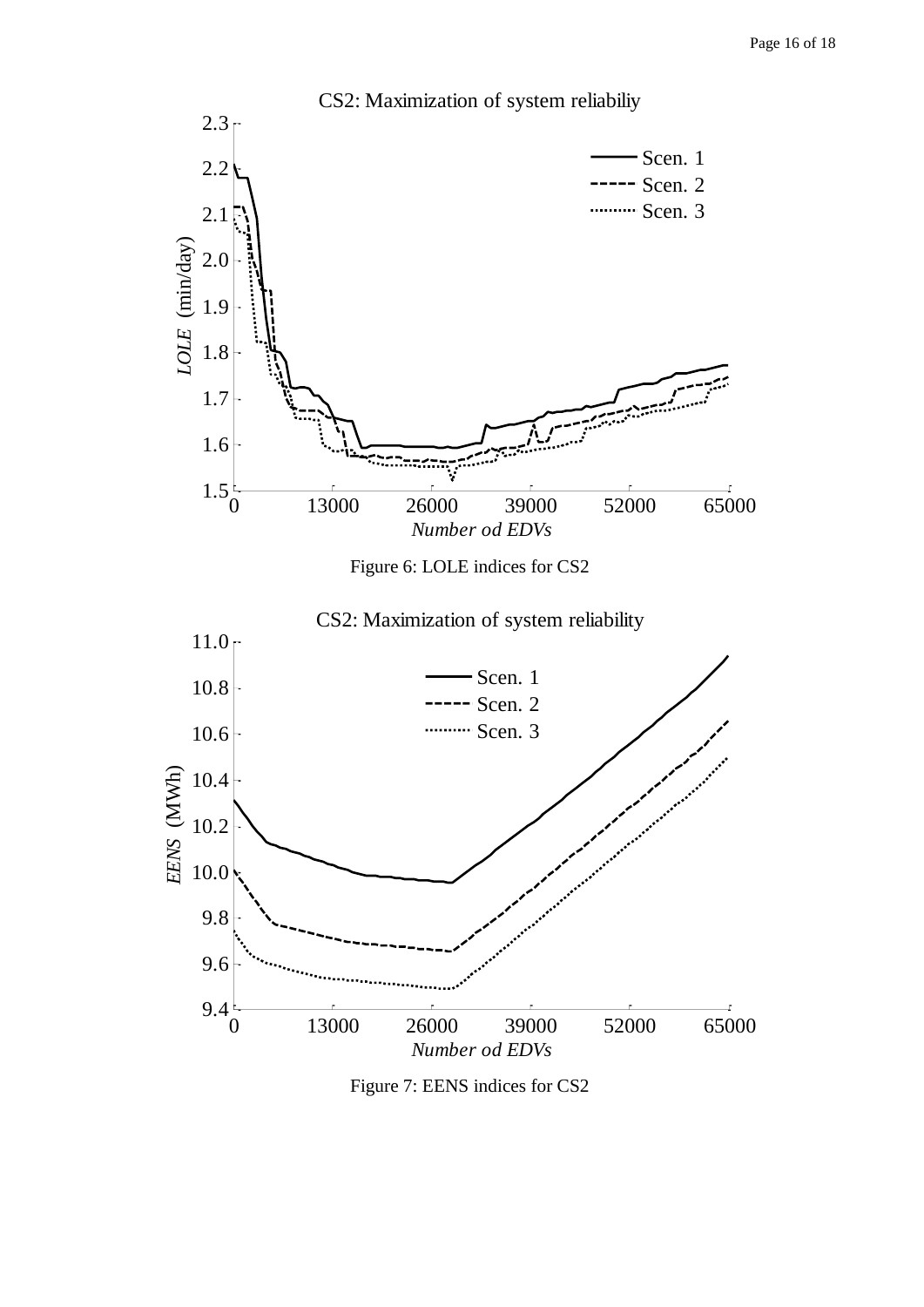| Hour h           | $\delta_h$ (km) | $P_h$ (MWh) | $c_h$ (EUR/MWh) |
|------------------|-----------------|-------------|-----------------|
| 1                | 1.00            | 1317.0      | 40              |
| $\boldsymbol{2}$ | 1.40            | 1247.5      | 42              |
| 3                | 2.00            | 1205.5      | 45              |
| $\overline{4}$   | 1.60            | 1184.2      | 40              |
| 5                | 2.20            | 1175.1      | 50              |
| 6                | 6.20            | 1188.5      | 50              |
| 7                | 9.20            | 1257.7      | 53              |
| 8                | 8.80            | 1384.8      | 55              |
| 9                | 6.60            | 1528.3      | 58              |
| 10               | 5.10            | 1642.5      | 63              |
| 11               | 3.30            | 1707.8      | 60              |
| 12               | 2.80            | 1751.2      | 55              |
| 13               | 2.70            | 1690.6      | 50              |
| 14               | 3.40            | 1595.4      | 40              |
| 15               | 5.90            | 1540.7      | 50              |
| 16               | 9.30            | 1500.6      | 50              |
| 17               | 10.40           | 1517.3      | 60              |
| 18               | 8.80            | 1585.9      | 60              |
| 19               | 6.60            | 1671.8      | 65              |
| 20               | 4.90            | 1743.2      | 63              |
| 21               | 5.00            | 1754.9      | 50              |
| 22               | 3.50            | 1682.0      | 40              |
| 23               | 1.60            | 1577.3      | 40              |
| 24               | 1.40            | 1431.3      | 40              |

Table 1: Expected daily driving pattern, energy consumption and hourly prices

Table 2: Daily driving patterns, energy consumption and hourly prices for three scenarios

| Hour $h$       |         | $\delta_h$ (km) |         |         | $P_h$ (MWh) |         |         | $c_h$ (EUR/MWh) |         |
|----------------|---------|-----------------|---------|---------|-------------|---------|---------|-----------------|---------|
|                | Scen. 1 | Scen. 2         | Scen. 3 | Scen. 1 | Scen. 2     | Scen. 3 | Scen. 1 | Scen. 2         | Scen. 3 |
| 1              | 1.27    | 1.27            | 1.27    | 1322.7  | 1312.7      | 1312.3  | 39.90   | 39.90           | 40.10   |
| $\mathfrak{2}$ | 1.86    | 1.85            | 1.86    | 1243.5  | 1246.3      | 1249.2  | 42.00   | 42.10           | 42.10   |
| 3              | 2.58    | 2.58            | 2.59    | 1209.8  | 1208.6      | 1201.3  | 45.10   | 45.00           | 45.10   |
| $\overline{4}$ | 1.85    | 1.84            | 1.84    | 1183.7  | 1188.9      | 1179.7  | 40.00   | 40.00           | 40.00   |
| 5              | 2.61    | 2.61            | 2.61    | 1174.9  | 1173.7      | 1179.3  | 49.90   | 50.10           | 50.10   |
| 6              | 6.30    | 6.30            | 6.29    | 1190.9  | 1189.2      | 1184.5  | 50.10   | 49.90           | 50.00   |
| 7              | 9.67    | 9.68            | 9.66    | 1251.6  | 1259.3      | 1261.9  | 53.20   | 53.20           | 53.00   |
| 8              | 9.66    | 9.67            | 9.68    | 1389.7  | 1377.3      | 1385.7  | 54.90   | 54.90           | 55.00   |
| 9              | 6.77    | 6.77            | 6.76    | 1536.8  | 1518.5      | 1533.1  | 58.00   | 58.00           | 58.00   |
| 10             | 5.51    | 5.49            | 5.51    | 1653.5  | 1635.2      | 1645.1  | 62.90   | 62.80           | 63.10   |
| 11             | 3.95    | 3.95            | 3.94    | 1650.3  | 1737.6      | 1727.7  | 59.90   | 60.00           | 59.90   |
| 12             | 3.13    | 3.14            | 3.14    | 1657.0  | 1761.3      | 1837.9  | 55.00   | 54.90           | 55.10   |
| 13             | 2.98    | 2.97            | 2.96    | 1730.5  | 1653.7      | 1695.3  | 50.10   | 50.00           | 50.00   |
| 14             | 4.09    | 4.10            | 4.09    | 1591.4  | 1607.7      | 1594.3  | 40.00   | 39.90           | 40.00   |
| 15             | 6.70    | 6.70            | 6.69    | 1531.4  | 1550.9      | 1544.9  | 49.90   | 50.10           | 50.00   |
| 16             | 10.02   | 10.01           | 10.02   | 1496.9  | 1515.8      | 1483.3  | 49.90   | 49.90           | 49.90   |
| 17             | 11.16   | 11.14           | 11.15   | 1536.9  | 1510.4      | 1498.9  | 59.90   | 60.00           | 60.00   |
| 18             | 9.61    | 9.61            | 9.61    | 1567.4  | 1591.7      | 1595.2  | 60.00   | 60.00           | 60.00   |
| 19             | 7.42    | 7.40            | 7.42    | 1739.4  | 1629.7      | 1648.0  | 64.80   | 65.00           | 65.10   |
| 20             | 5.39    | 5.39            | 5.37    | 1773.1  | 1872.4      | 1583.5  | 63.00   | 62.90           | 63.00   |
| 21             | 5.87    | 5.88            | 5.85    | 1863.1  | 1651.8      | 1751.5  | 50.10   | 50.00           | 50.00   |
| 22             | 3.84    | 3.86            | 3.85    | 1725.6  | 1653.4      | 1660.6  | 40.00   | 39.90           | 40.10   |
| 23             | 1.95    | 1.95            | 1.95    | 1569.1  | 1586.8      | 1577.2  | 40.20   | 40.00           | 39.90   |
| 24             | 2.15    | 2.15            | 2.15    | 1433.6  | 1424.9      | 1438.2  | 40.10   | 40.00           | 40.00   |

Table 3: Parameters of generators in power system

| Generator      | Installed power (MW) | Availability |
|----------------|----------------------|--------------|
|                | 1273.0               | 0.9718       |
| $\overline{c}$ | 604.2                | 0.8954       |
| 3              | 319.2                | 0.8383       |
| 4              | 102.6                | 0.9923       |
| 5              | 129.2                | 0.9843       |
| 6              | 1065.9               | 0.9557       |
| 7              | 110.2                | 0.9886       |
| 8              | 85.5                 | 0.9991       |
| Total          | 3689.8               |              |